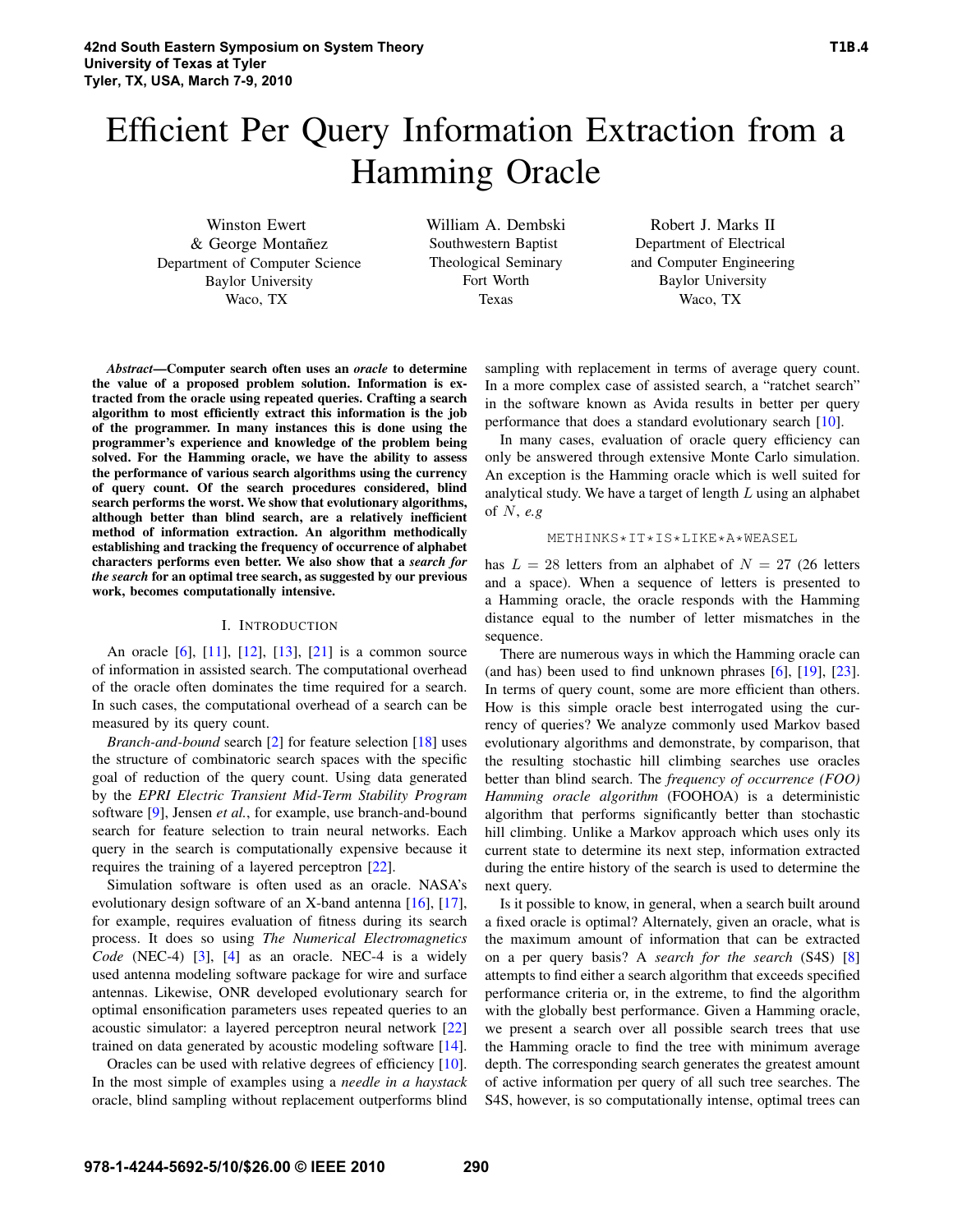only be found for short messages using small alphabets.

Study of efficient extraction of information from the Hamming oracle is instructive in understanding the difficulty and obstacles of efficient information extraction from other oracles where analytic tractability is not as friendly.

#### II. INFORMATION MEASURES

Let the probability of identifying the correct phrase with a single random query be  $p$ . The inherent difficulty of the search then can be measured by the *endogenous information* [6],

$$
I_{\Omega} = -\log_2 p.
$$

For  $L$  letters from an alphabet of size  $N$ , we have

$$
p = N^{-L}
$$

and

$$
I_{\Omega} = L \log_2 N. \tag{1}
$$

The endogenous information can be viewed as the total information available from the search.

We consider searches that are *asymptotically perfect*, that is, will eventually succeed. For a given search, let the expected number of queries before a success be Q. Then the *active information per query* [6],  $[10]$  is<sup>1</sup>

$$
I_{\oplus} = \frac{I_{\Omega}}{Q}.
$$
 (2)

Using  $(1)$ ,  $(2)$  becomes

$$
I_{\oplus} = \frac{L \log_2 N}{Q}.
$$
 (3)

In a random search with replacement, for example, the number of queries prior to a success is a geometric random variable with mean

$$
Q = \frac{1}{p} = N^L.
$$

Using  $(3)$ ,

$$
I_{\oplus} = \frac{L \log_2 N}{N^L}.
$$

Without replacement,  $Q = \frac{1}{2}N^L$  and the active information<br>per query doubles per query doubles.

#### III. MARKOV MODELS OF EVOLUTIONARY SEARCH

Markov models are useful in describing certain evolutionary searches [1], [24], [25]. Before analysis, a brief background on Markov processes is required.

#### *A. Markov Processes With an Absorbing State*

We are searching for a target message of length L. In general, an  $(L + 1) \times (L + 1)$  Markov matrix, **P**, has elements

$$
\left(\mathbf{P}\right)_{k,\lambda} = p_{k,\lambda} \tag{4}
$$

where  $p_{k,\lambda}$  is the probability of going to state k given we are in state  $\lambda$ . When all L letters of a sequence have been defined, the process is stopped at the final *absorbing state* from which there is no escape. The absorbing state is the target message and, when achieved, the search is announced as a success. The corresponding Markov matrix with absorbing state L is

$$
\mathbf{P} = \begin{bmatrix} p_{0,0} & p_{0,1} & \cdots & p_{0,L-1} & 0 \\ p_{1,0} & p_{1,1} & \cdots & p_{1,L-1} & 0 \\ p_{2,0} & p_{2,1} & \cdots & p_{2,L-3} & 0 \\ \vdots & \vdots & \ddots & \vdots & \vdots \\ p_{L-2,0} & p_{L-2,1} & \cdots & p_{L-2,L-1} & 0 \\ p_{L-1,0} & p_{L-1,1} & \cdots & p_{L-1,L-1} & 0 \\ \hline p_{L,0} & p_{L,1} & \cdots & p_{L,L-1} & 1 \end{bmatrix}
$$

$$
= \left[ \frac{\mathbf{S}}{\vec{q}^T} \right]^\top
$$

where, for clarity, we have partitioned the  $P$  matrix,  $S$  is an  $L \times L$  matrix, and

$$
\vec{q} = [p_{L,0} \ p_{L,1} \ \cdots \ p_{L,L-1}]^T.
$$

Then the iteration  $\vec{\pi}(n+1) = \mathbf{P}\vec{\pi}(n)$  has the solution

$$
\vec{\pi}(n) = \mathbf{P}^n \vec{\pi}(0) = \left[\begin{array}{c|c} \mathbf{S}^n & \vec{0} \\ \hline \vec{q}_n^T & 1 \end{array}\right] \vec{\pi}(0). \tag{5}
$$

The probability of going from state  $\lambda$  to k in the nth iteration is  $(\mathbf{S}^n)_{k,\lambda}$ . Summing all of these probabilities for all  $(k,\lambda)$ gives the geometric series

$$
\sum_{n=0}^{\infty} \mathbf{S}^n = [\mathbf{I} - \mathbf{S}]^{-1}.
$$
 (6)

The matrix<sup>2</sup>  $\mathbf{F} := [\mathbf{I} - \mathbf{S}]^{-1}$ , dubbed the *functional matrix*, has elements

$$
(\mathbf{F})_{k,\lambda} = \begin{cases} \text{expected number of the times} \\ \text{state } \lambda \text{ has gone to state } k. \end{cases} \tag{7}
$$

Define  $\vec{N} = \vec{T}^T \mathbf{F}$  where  $\vec{1}$  is a vector of 1's. Then  $(\vec{N})_k$  is the number of steps to absorption assuming an initialization of state k.

- If we begin with  $\lambda = 0$  correct characters, then the initialization,  $\vec{\pi}(0)$ , has a one in the first place and is otherwise zero. In this case,  $G = (\vec{N})_0$  where G is the expected number of generations to success.
- A better initialization would be to start with a  $\vec{\pi}(0)$  vector whose probabilities reflect selection from a randomly

<sup>&</sup>lt;sup>1</sup>We are consistent in the use of this definition. Dividing by the expected value of queries, however, does not give the expected value of  $I_{\oplus}$ . Indeed, from Jensen's inequality [5],  $E[1/Q] \ge 1/E[Q]$ .

<sup>&</sup>lt;sup>2</sup>In some cases, the matrix **I**−S may be ill-conditioned [20]. In our analysis, we only consider inversion of matrices with condition numbers not exceeding 105.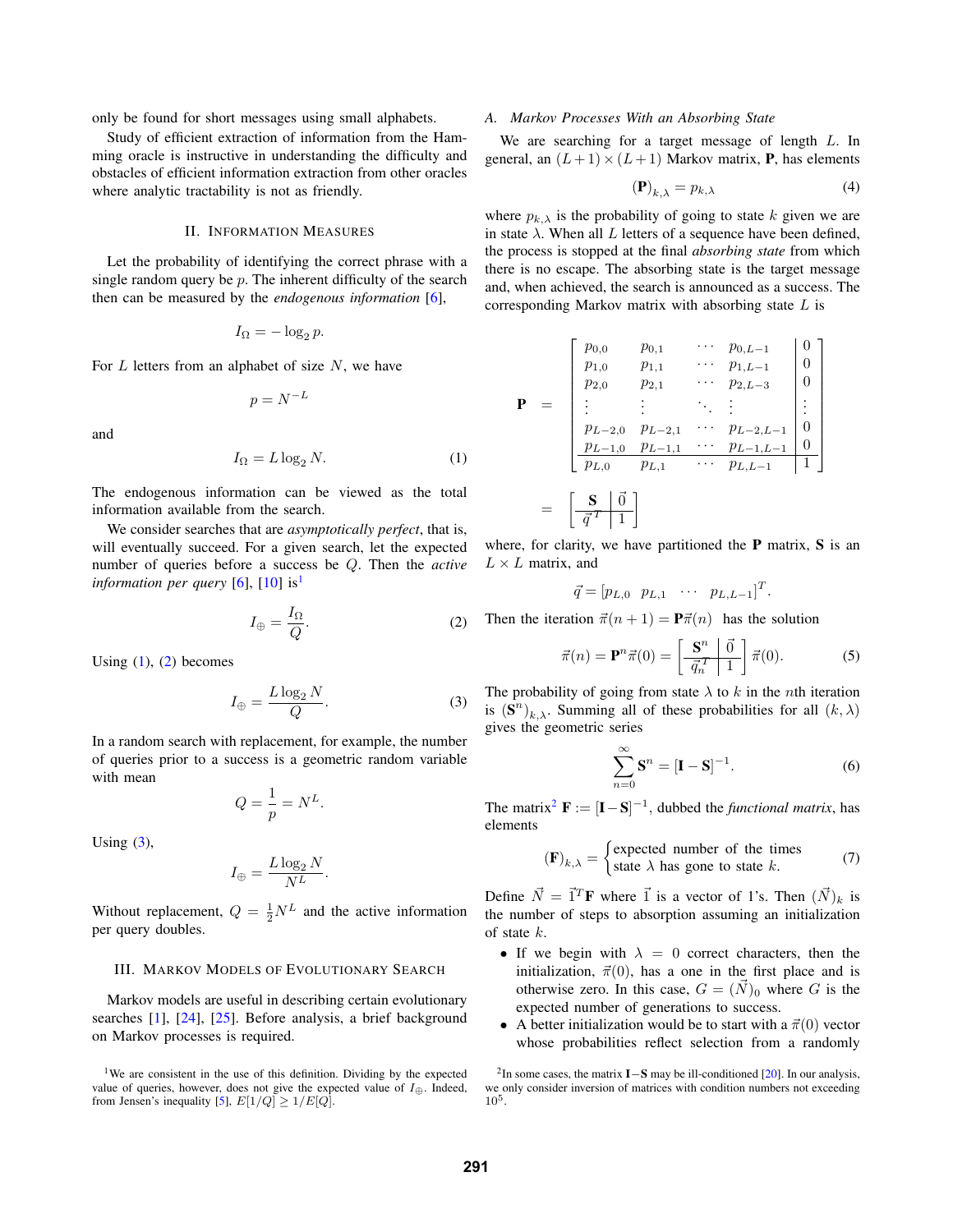chosen initialization. Let  $G$  denote the expected number of generations. Then

$$
G = \vec{N}^T \vec{\pi}(0) \tag{8}
$$

#### *B. Information Measures in Markov Searches*

The endogenous information of a search for  $L$  letters using an  $N$  character alphabet is given in  $(1)$ . If each iteration requires  $K$  queries (corresponding to  $K$  children) the expected number of queries to do a perfect search is  $Q = KG$  where  $G$  is given by  $(8)$ . So the active information per query is

$$
I_{\oplus} = \frac{L \log_2 N}{KG}.
$$
 (9) For all of the Markov matrices considered here, we will use

#### $\lambda =$  the number of correct letters

as the state. We will start with a randomly selected string which could be in any of the possible states. To determine the probability of starting in a particular state, we need to calculate the probability of a random string having that many letters in common with the target string. We can calculate the vector of starting positions to be used in the initialization as

$$
\vec{\pi}(0) = \begin{bmatrix} Pr[\lambda = 0] \\ Pr[\lambda = 1] \\ Pr[\lambda = 2] \\ \vdots \\ Pr[\lambda = k] \\ \vdots \\ Pr[\lambda = L - 1] \end{bmatrix} = \begin{bmatrix} q^{L} \\ {L \choose 1} q^{L-1} p \\ {L \choose 2} q^{L-2} p^{2} \\ \vdots \\ {L \choose k} q^{L-k} p^{k} \\ \vdots \\ {L \choose L-1} q p^{L-1} \end{bmatrix}
$$

where  $p = 1/N$ ,  $q = 1 - p$ , and the binomial coefficient is  $\binom{n}{k} = \frac{n!}{k!(n-k)!}$ . We will use this initialization for all of the algorithms to extract the expected number of queries or the algorithms to extract the expected number of queries or generations before absorption.

Once we have determined the matrix associated with particular algorithm, we can use (8) to calculate the expected number of iterations of the algorithm and thus determine the active information per query extracted through the algorithm.

#### *C.* Markov Search

We now apply the Markov model to the analysis of four different evolutionary search strategies. Unless otherwise indicated, all probabilities in this section (Section III-C) are assumed to be nonzero only on the interval  $0 \leq \lambda \leq L$ .

 $(A)$  K Children Each With a Single Mutation. In the single mutation scenario, only one of the  $L$  characters is changed in every child of the parent. This is done by selecting a random position in the sequence and changing that position to a random character drawn from the alphabet. We first consider the case where there is a single child and then when  $K$  children are generated and the best fitness among the children is kept for the next parent.

- Mutation of One Character per String.
	- For One Child. We define the following events
		- $\overline{B}$  means the score is better,<br>S means the score is the say
		- -S means the score is the same,
		- $W$  means the score is worse,<br> $a$  (for good) means the rando
		- $\cdot$  g (for good) means the randomly chosen position already matches the target and
		- tion already matches the target, and
		- $b = \bar{g}$  (for bad) means it doesn't. Using the *theorem of total probability*, we evaluate three cases.
		- a) Worse. The probability of a worse score is

$$
Pr[W] = Pr[W|g]Pr[g] + Pr[W|b]Pr[b]
$$
  
=  $\frac{N-1}{N} \times \frac{\lambda}{L} + 0 \times \frac{L-\lambda}{L} = \frac{(N-1)\lambda}{NL}$  (10)

b) Better. The probability of a better score is

$$
Pr[B] = Pr[B|g]Pr[g] + Pr[B|b]Pr[b]
$$

$$
= 0 \times \frac{\lambda}{L} + \frac{1}{N} \times \frac{L - \lambda}{L} = \frac{L - \lambda}{NL}.
$$
 (11)  
c) Same. The probability of the same score is

$$
Pr[S] = Pr[S|g]Pr[g] + Pr[S|b]Pr[b]
$$
  
=  $\frac{1}{N} \times \frac{\lambda}{L} + \frac{N-1}{N} \times \frac{L-\lambda}{L}$   
=  $\frac{\lambda + (N-1)(L-\lambda)}{NL}$ . (12)

Note that, as expected,  $Pr[B] + Pr[S] + Pr[W] = 1$ .

- $\circ$  For K Children. We now consider K offspring. The mutation result of one child is independent of another. The best child is chosen to be the parent of the next generation. When there is a tie, one is chosen at random. We will assume the parent has  $\lambda$  correct characters and analyze whether we do better  $(\lambda+1)$ , worse  $(\lambda-1)$ , or the same ( $\lambda$ ). Let's consider the same three cases.<sup>3</sup>
	- a) Worse. The only way to get a worse score is for all the children to have a worse score. Thus, using  $(10)$ ,

$$
\Pr[\lambda - 1|\lambda] = (\Pr[W])^{K} = \left(\frac{(N-1)\lambda}{NL}\right)^{K}.
$$
\n(13)

b) Better. The probability of at least one of the children having a better score than the parent

<sup>3</sup>As  $K \to \infty$ , we expect to always have a better result. This is confirmed by the asymptotic values of probabilities in  $(13)$ ,  $(14)$  and  $(15)$ . a) Worse. From (13),  $\lim_{K\to\infty}$  Pr[ $\lambda - 1$ | $\lambda$ ] = 0. b) Better. From (14),  $\lim_{K\to\infty}$  Pr[ $\lambda$  +  $1|\lambda] = 1 - \lim_{K \to \infty} [1 - (L - \lambda)/(NL)]^{K} = 1$ . c) Same. Lastly, from (15),  $\lim_{K \to \infty} Pr[\lambda|\lambda]$  =  $\lim_{K \to \infty} (1 - (L - \lambda)/(NL))^K$  –  $\lim_{K\to\infty}$   $[((N-1)\lambda)/(NL)]^{K} = 0$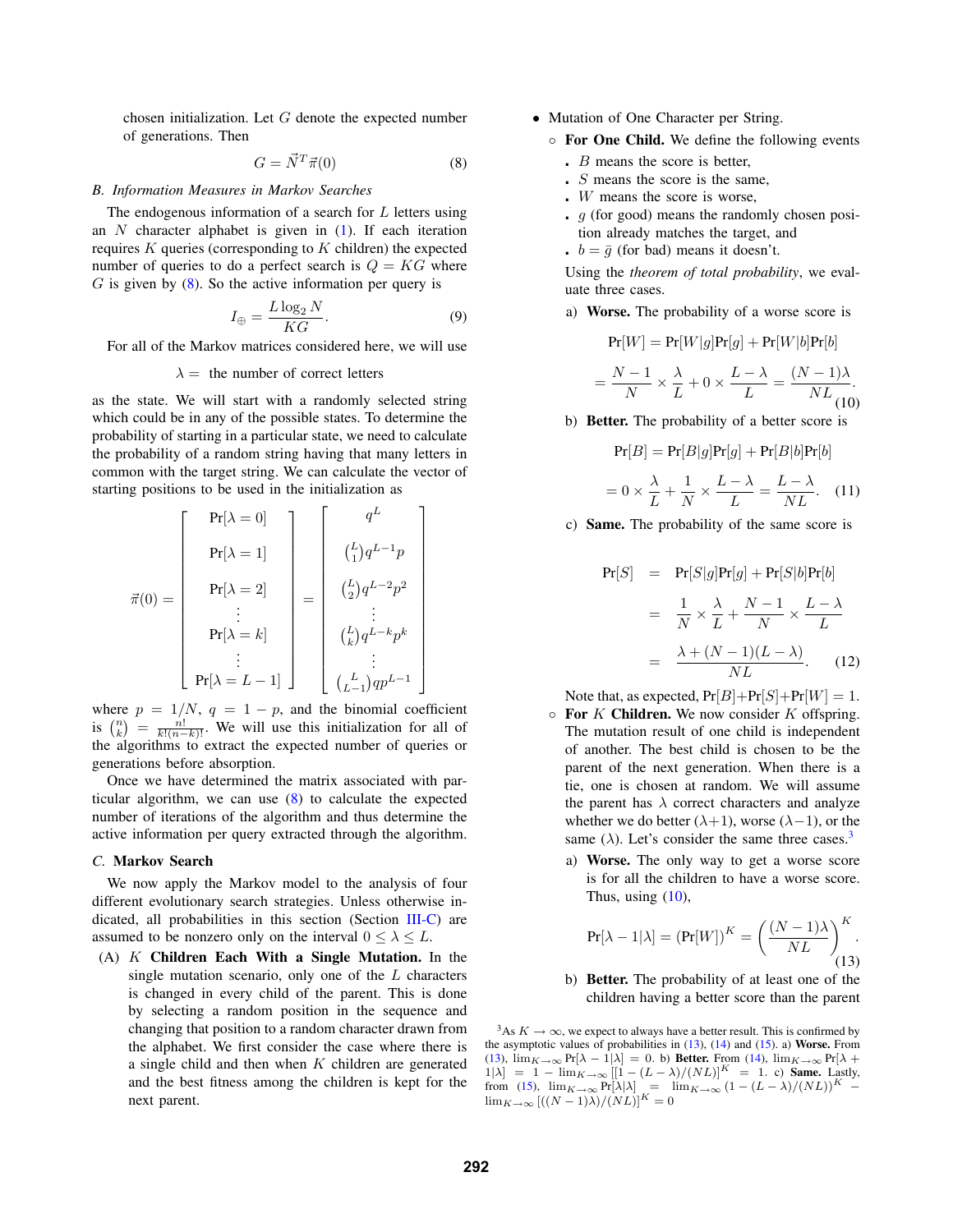is the complement of none of the children having a better score. Thus, using  $(11)$ ,

$$
\Pr[\lambda + 1|\lambda] = 1 - \left(\Pr[\bar{B}]\right)^K
$$

$$
= 1 - \left(1 - \Pr[B]\right)^K = 1 - \left(1 - \frac{L - \lambda}{NL}\right)^K
$$
(14)

c) Same. Since

$$
Pr[\lambda|\lambda] = 1 - (Pr[\lambda - 1|\lambda] + Pr[\lambda + 1|\lambda]),
$$

we conclude from  $(13)$  and  $(14)$  that

$$
\Pr[\lambda|\lambda] = \left(1 - \frac{L - \lambda}{NL}\right)^K - \left(\frac{(N-1)\lambda}{NL}\right)^K
$$
\n(15)

With the state  $\lambda$  as a source node, this analysis can be interpreted using the Markov chain shown on the left in Figure 1 with transitional probabilities given by  $(13)$ ,  $(14)$  and  $(15)$ . As shown in the middle of Figure 1, the chain can be equivalently viewed with  $\lambda$  as a sink node. For the chain with an absorbing state shown on the bottom right in Figure 1, there are two special cases to consider. (1) For  $\lambda = 0$ , we have Pr[ $\lambda |\lambda - 1| = 0$ . (2) For  $\lambda = L$ , we have  $Pr[\lambda | \lambda + 1] = 0$ . Otherwise we have the following.

a) Coming from state  $\lambda + 1$ . Using (13), we obtain

$$
Pr[\lambda|\lambda+1] = ((N-1)(\lambda+1)/NL)^K
$$

b) Coming from state  $\lambda - 1$ . Likewise, with  $\lambda \rightarrow \lambda - 1$ , (14) gives

$$
Pr[\lambda|\lambda - 1] = 1 - \left(\frac{(N-1)L + (\lambda - 1)}{NL}\right)^K
$$

- c) Staying at state  $\lambda$ . With (15), all transitions from the  $\lambda$  node in the center entry in Figure 1 are now identified.
- Results. For any particular choice of message length, L, and alphabet size, N, there will be a choice of the number of offspring,  $K$ , which gives the smallest number of generations to find the hidden string. Figure  $2(A)$  shows a plot of the active information per query where the choice of K is optimized at each point.
- (B) Ratchet Strategy. This strategy is similar to the previous strategy except that only one child is generated per generation. A single mutation at a randomly selected location is performed. If the child has a better Hamming distance than the parent, it is kept. Otherwise the parent is asked to generate another child and the process is repeated.
	- One Child Ratchet Analysis. The method of mutation is the similar to the one child mutation

in Section  $III-C(A)$ . As before, we evaluate three cases.

- a) Worse. It is impossible to do worse, since any deleterious mutation will be rejected. Thus  $Pr[W]=0.$
- b) Better. The probability of a better score is the same as before in  $(11)$

$$
\Pr[B] = \frac{L - \lambda}{NL}.\tag{16}
$$

c) Same. The probability of the same score can be derived by adding  $(12)$  and  $(10)$ , since the score will remain the same if the mutation is either deleterious or neutral.

$$
Pr[S] = \frac{(N-1)\lambda}{NL} + \frac{\lambda + (N-1)(L-\lambda)}{NL}
$$

$$
= \frac{\lambda + (N-1)L}{NL}.
$$
 (17)

- Markov Matrix. As before we can use the probabilities to construct a Markov matrix. The chain is similar to that in the previous case except that there is no way to move backwards.
	- a) Coming from state  $\lambda 1$ . With  $\lambda \rightarrow \lambda 1$ ,  $(16)$  gives

$$
\Pr[\lambda|\lambda-1]=\frac{L-(\lambda-1)}{NL}
$$

b) Staying at state  $\lambda$ . From (17),

$$
Pr[\lambda|\lambda] = \frac{\lambda + (N-1)L}{NL}
$$

The exceptions are (1)  $\lambda = 0$  for which  $Pr[\lambda | \lambda - 1] = 0$  and (2) the absorbing state  $\lambda = L$  for which  $1$  = 0, and (2) the absorbing state  $\lambda = L$  for which  $Pr[\lambda|\lambda]=1.$ 

- Results. Figure  $2(B)$  shows the active information per query for the ratchet strategy given different alphabet sizes and message lengths. Increasing the message length does not appear to significantly change the efficiency of active information extraction. However, increasing the alphabet size has a rather noticeable effect. The efficiency of information extraction decreases. The plot, however, shows better results than those in Figure  $2(A)$ .
- (C) Mutating Children With a Fixed Mutation Rate. In this strategy each letter in the string has a probability of being changed. Each child will have the same string as the parent except that each letter will be changed with a fixed probability,  $\mu$ .
	- For One Child. We use the same notation as in Section III-C(A) and add M for *mutated*. Thus  $\overline{M}$ means *not mutated*.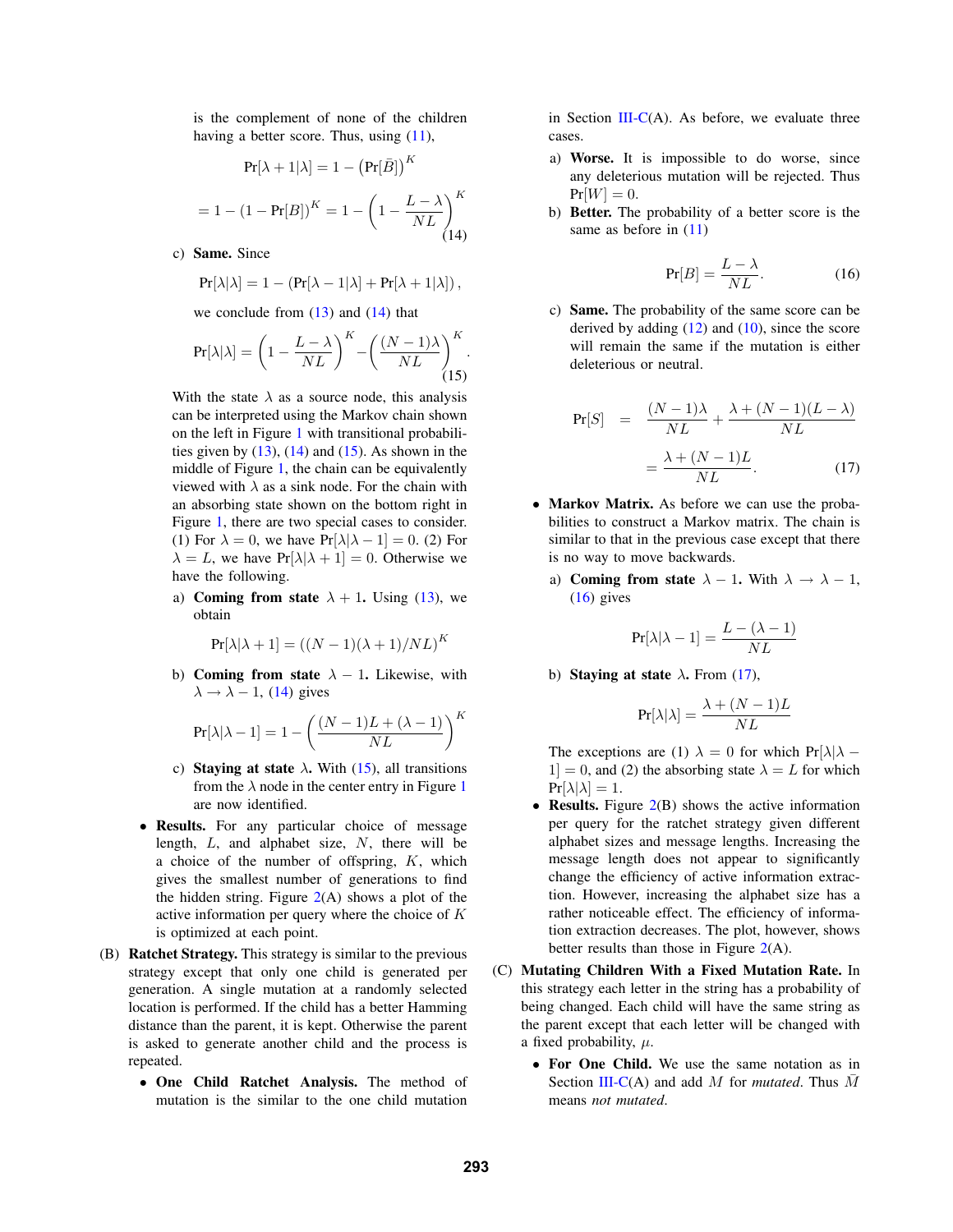

Fig. 1. LEFT: The search problem as a Markov chain. The λ node is shown as a source node. CENTER: An equivalent representation of the Markov model with  $\lambda$  as a sink node. RIGHT: Non absorbing (top) and absorbing (bottom) cases.

a) Define the probability of *worse from good* for a single character as

$$
p_w := \Pr[W|g]
$$
  
=  $\Pr[(W|g)|M]\Pr[M] + \Pr[(W|g)|\overline{M}]\Pr[\overline{M}]$   
=  $\frac{N-1}{N}\mu + 0 = \frac{\mu(N-1)}{N}$  (18)

Then the *same from good* probability is  $1 - p_w$ . We have  $\lambda$  good characters. Let  $k_w$  denote the number of the  $\lambda$  good characters that become bad. Then, for  $0 \leq \omega \leq \lambda$ ,

$$
\Pr[k_w = \omega] = {\lambda \choose \omega} p_w^{\omega} (1 - p_w)^{\lambda - \omega}
$$

$$
= {\lambda \choose \omega} \left( \frac{\mu(N-1)}{N} \right)^{\omega}
$$

$$
\times \left( 1 - \frac{\mu(N-1)}{N} \right)^{\lambda - \omega} (19)
$$

b) Define the probability of *better from bad* as

$$
p_b := \Pr[B|\bar{g}]
$$
  
=  $\Pr[(B|\bar{g}|M]\Pr[M] + \Pr[B|\bar{g}|\bar{M}]\Pr[\bar{M}]$   
=  $\frac{1}{N}\mu + 0 = \frac{\mu}{N}.$  (20)

Then the probability of *same from bad* is  $1-p<sub>b</sub>$ . We have  $L - \lambda$  bad characters. Let  $k_b$  denote the random variable of the number of  $L - \lambda$ characters that become good. Then, for  $0 \le \beta \le$  $L - \lambda$ ,

$$
\begin{array}{rcl} \Pr[k_b = \beta] & = & \binom{L - \lambda}{\beta} p_b^{\beta} \left( 1 - p_b \right)^{(L - \lambda) - \beta} \\ & = & \binom{L - \lambda}{\beta} \left( \frac{\mu}{N} \right)^{\beta} \left( 1 - \frac{\mu}{N} \right)^{(L - \lambda) - \beta} .\end{array}
$$

The change in Hamming distance is  $\Delta \lambda = k_b - k_w$ . The probability that  $\Delta \lambda = \kappa$  is

$$
f_{\Delta\lambda}(\kappa) := \Pr[\Delta\lambda = \kappa] = \sum_{\beta - \omega = \kappa} \Pr[k_b = \beta] \Pr[k_w = \omega]
$$

which, for  $-\lambda \le \kappa \le L - \lambda$ , can be written

$$
f_{\Delta\lambda}(\kappa) = \sum_{\beta=\max(0,\kappa)}^{\min(\kappa+\lambda, L-\lambda)} \binom{L-\lambda}{\beta} (\mu\pi)^{\beta}
$$

$$
\times (1-\mu\pi)^{(L-\lambda)-\beta}
$$

$$
\times \binom{\lambda}{\beta-\kappa} (\mu(1-\pi))^{\beta-\kappa}
$$

$$
\times (1-\mu(1-\pi))^{\lambda-(\beta-\kappa)} \qquad (21)
$$

where  $\pi = 1/N$ . From (21) the cumulative distribution of  $\Delta\lambda$ , is

$$
F_{\Delta\lambda}(x) = \Pr[\Delta\lambda \le x]
$$
  
= 
$$
\begin{cases} 0 & ; x < -\lambda \\ \sum_{\kappa=-\lambda}^{x} f_{\Delta\lambda}(\kappa) & ; -\lambda \le \kappa \le L - \lambda \\ 1 & ; x > L - \lambda. \end{cases}
$$
 (22)

• For  $K$  Children. For  $K$  kids, let the change in the kth child be  $\Delta \lambda_k$ . The largest change is

$$
\Delta \lambda_{\max} = \max_{k=1}^K \Delta \lambda_k
$$

and

$$
F_{\Delta\lambda_{\max}}(x) = \Pr[\Delta\lambda_{\max} \le x] = [F_{\Delta\lambda}(x)]^K \quad (23)
$$

The corresponding probability mass function is

$$
f_{\Delta\lambda_{\max}}(x) = F_{\Delta\lambda_{\max}}(x) - F_{\Delta\lambda_{\max}}(x-1). \tag{24}
$$

• Markov Matrix. The probability mass function in (24) can be explicitly parameterized as  $f_{\Delta\lambda_{\text{max}}}(x, \lambda)$ . For the mutation example, the Markov matrix then has elements

$$
p_{\lambda,k}=f_{\Delta\lambda_{\max}}(\lambda,k).
$$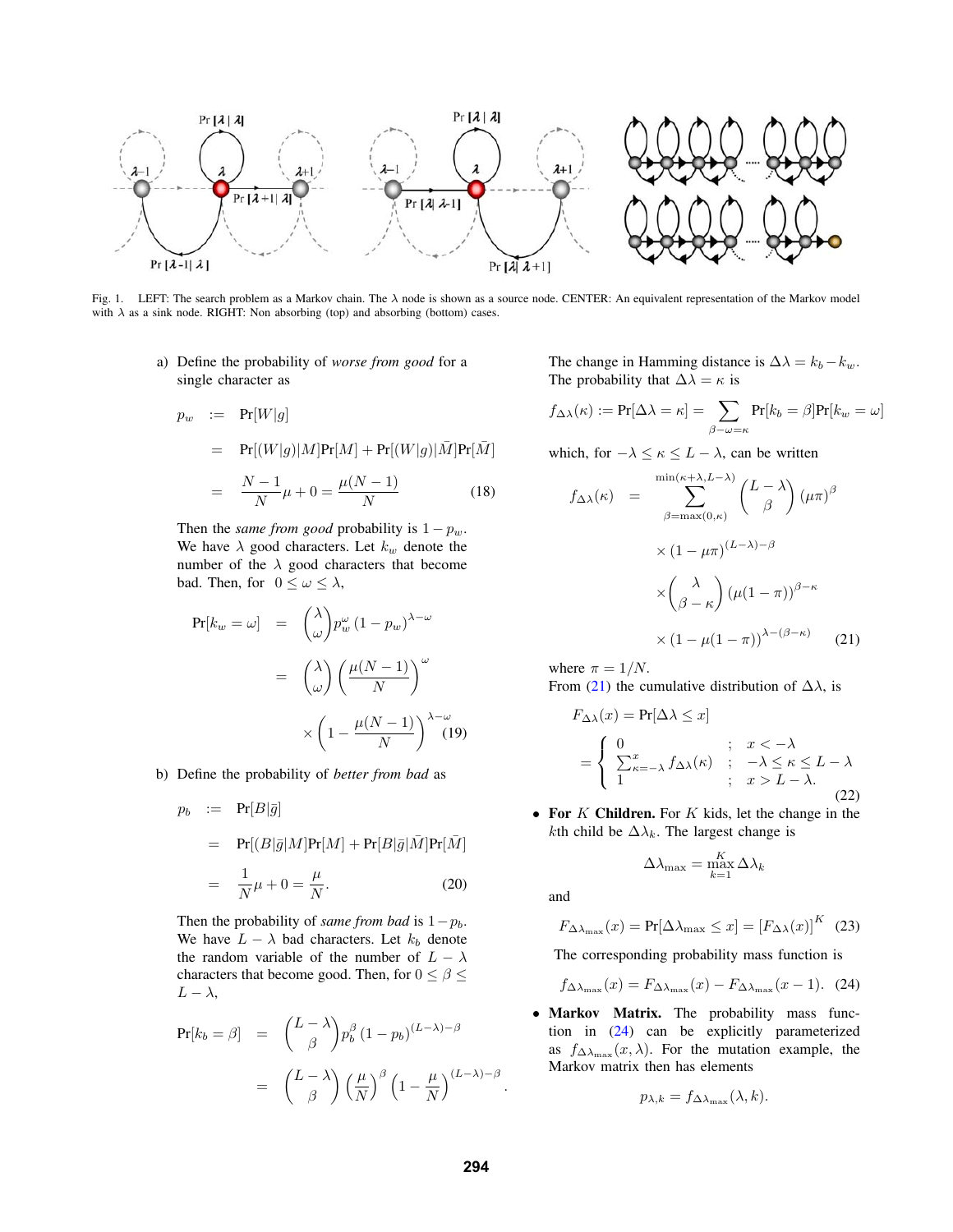

Fig. 2. Active information per query,  $I_{\oplus}$  (in bits), for three evolutionary strategies (A) single-mutation presented in Section III-C(A); (B) ratchet evolutionary strategy discussed in Section III-C(B); and (C) fixed mutation rate ( $\mu = .05$ ) in Section III-C(C). Continued in Figure 3.

- Results. As illustrated in Figure  $2(C)$ , this algorithm has a slow decline in information per query until it suddenly collapses when the mutation rate becomes too high. If, for example, we are within a single character of identifying a phrase, then a mutation rate that gives on average, say, 10 mutations will take a long time to take the final small step to perfection.
- (D) Optimizing the Mutating Schedule for  $K$  Children. Rather than always using a constant mutation rate, we can select the optimal mutation rate for each generation. We can optimize the mutation rate by maximizing the expected value of  $\Delta\lambda_{\text{max}}$  as a function of  $\mu$ . Using (23) and (24)



Fig. 3. (D) Active information per query,  $I_{\oplus}$  (in bits), for an evolutionary strategy using optimally scheduled mutation rates presented in Section III-C(D); and (E) Performance of the Frequency Hamming Oracle Algorithm presented in Section IV. Continued from Figure 2.

$$
E\left[\Delta\lambda_{\max}\right] = \sum_{x=-\lambda}^{L-\lambda+1} x f_{\Delta\lambda_{\max}}(x)
$$
  

$$
= \sum_{x=-\lambda}^{L-\lambda+1} x \left[F_{\Delta\lambda_{\max}}(x) - F_{\Delta\lambda_{\max}}(x-1)\right]
$$
  

$$
= \sum_{x=-\lambda}^{L-\lambda+1} x \left[F_{\Delta\lambda}^{K}(x) - F_{\Delta\lambda}^{K}(x-1)\right] \quad (25)
$$

where  $F_{\Delta\lambda}(x)$  is defined by (21) and (22).



Fig. 4. Determining the limits on the sum in (21). On the left is  $\kappa > 0$  and the right is  $\kappa < 0$ . The lines shown are  $k_b - k_w = \kappa$ .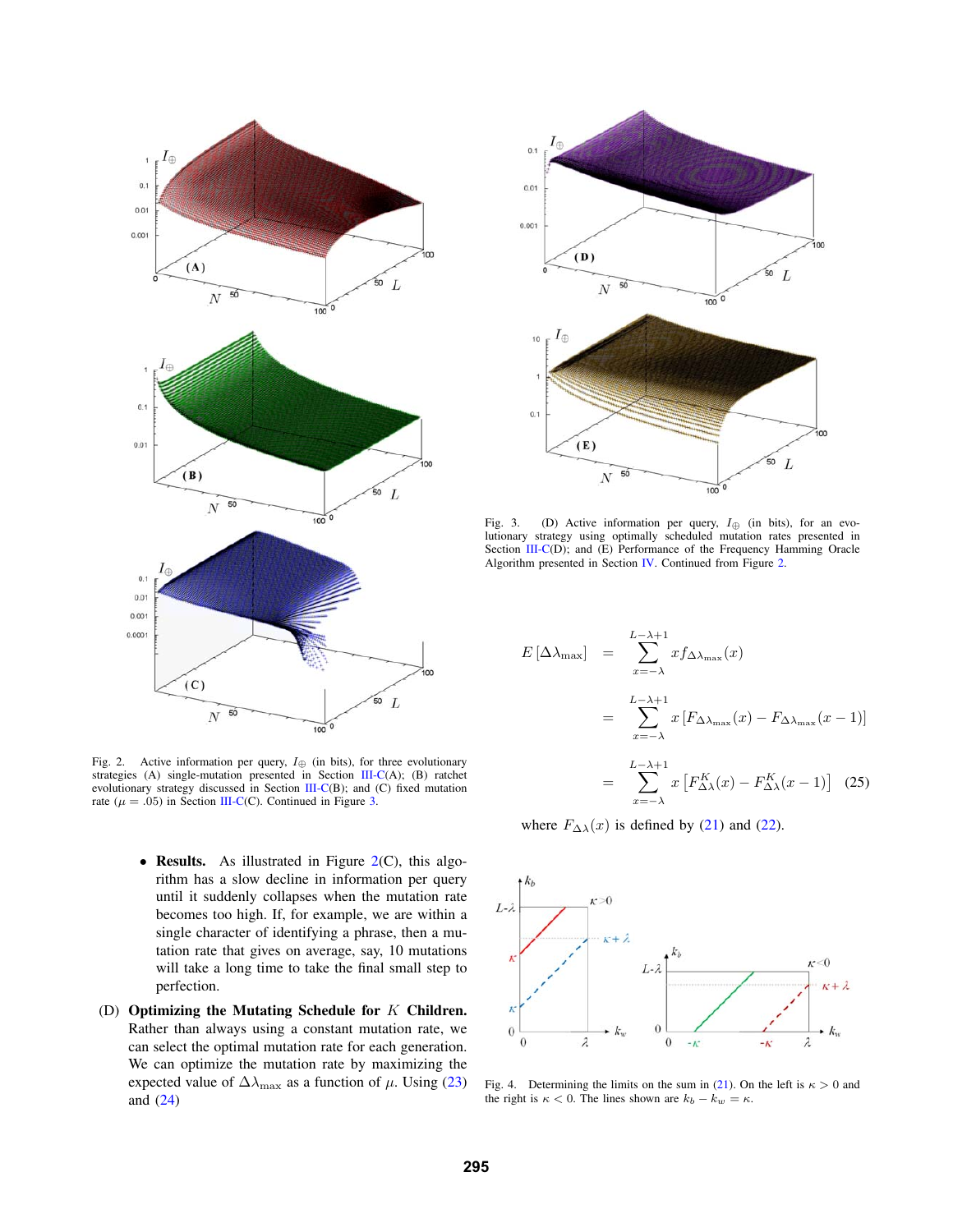• Results. For each value of  $L$  and  $N$ , we have optimized<sup>4</sup> the active information per query as a function of mutation rate,  $\mu$  for each value of  $\lambda$ . The results are shown in Figure  $3(D)$ .

#### IV. FREQUENCY OF OCCURRENCE HAMMING ORACLE ALGORITHM

The Markov models use only the current state to determine the next step in the search. There is no attempt made to use the history of the search. The *frequency of occurrence (FOO) Hamming oracle algorithm* (FOOHOA) does. As one might expect, the more knowledge a search procedure can effectively use, the greater the resulting active information per query.

The FOOHOA is an efficient algorithm to find the hidden string in a Hamming oracle which, unlike the previous stochastic hill-climbing search methods, establishes and updates a FOO [6] knowledge base. We begin by establishing the FOO of the string. If a string containing all A's is submitted to a Hamming oracle, the oracle's response will allow the algorithm to determine how many A's are in the hidden string. By repeating this process with all of the letters in the chosen alphabet, we determine the FOO for all of the letters. If there are  $N$  characters in the alphabet, establishment of the FOO requires, at most,  $N - 1$  queries.<sup>5</sup> In rare instances, of course, the target might be identified with the intially established FOO.

The remainder of the FOOHOA is best explained by example. Consider a Hamming oracle using the English letters as its alphabet and having a message length of 5. Under this algorithm, we will already know the oracle's response to AAAAA, because we have already establish the FOO for all letters. Consider the query ABAAA.

- If the second letter in the hidden string is A, the distance will increase.
- If the second letter in the hidden string is B, the distance will decrease.
- Otherwise, the distance will remain the same.

The query in question will actually test the second position both for presence of A and B. The FOO Hamming oracle algorithm uses this principle for all queries after establishing the frequency of occurrence. It starts on the left side of the string and works through the string, querying each letter in order from the FOO list until it discovers the correct letter. Letters are tested starting with the most frequent because they have the largest probability of being in any unfilled position. Once the correct value of a letter has been established, the FOO table is updated by omitting the contribution of the identified character.

The average active information per query,  $I_{\oplus}$ , for the FOO Hamming oracle algorithm is shown in Figure  $3(E)$  as a function of alphabet size,  $N$ , and message length,  $L$ . The results are significantly better than the Markov results shown in the other plots in Figures 2 and 3. Figure 5 shows the active information per query average across different message lengths for various alphabet sizes. The FOOHOA is the most effective algorithm for information extraction measured by queries.

#### V. OPTIMAL HAMMING SEARCH: A SEARCH FOR THE SEARCH

For a given oracle, there exists an algorithm that, on average, extracts the maximum active information per query. For the Hamming oracle, we are able to search for the optimal algorithm. In general, a *search for a search* (S4S) is exponentially more computationally demanding than a search itself [7], [8]. Using an exhaustive inspection of all possible search trees, we generate an optimal tree search in the sense of maximum extraction of per query active information from the oracle. The maximum average active information is obtained when the search tree has minimal average depth.

At each iteration of a search algorithm, there is some set of possible hidden strings which have not been ruled out by previous queries. The algorithm selects a query as some function of this set. The resulting query and the response will produce a new subset containing only the strings that are compatible with the new query result. We want to find the function mapping these sets to queries that will result in the lowest average number of queries to determine the target. We can do so by searching every possible function to find the optimal one. This is an exhaustive S4S performed on the original search space. It should not be surprising, therefore, that the search is very expensive and can only be run for very small problems.



Fig. 5. Averaged active information per query,  $I_{\oplus}$  (in bits), for various algorithms as a function of alphabet size, N. (A) single-mutation presented in Section III-C(A); (B) ratcheted single mutation in Section III-C(B) for one child. (D) Active information per query,  $I_{\oplus}$ , for an evolutionary strategy using optimally scheduled mutation rates presented in Section III-C(D) for 100 children; (E) Performance of the FOO Hamming oracle algorithm presented in Section IV operating on a single agent. These plots are obtained from Figures 2 and 3 by averaging over  $1 \le L \le 100$ . The plot in Figure 2(C) is not included because the problem analysis becomes ill-conditioned in places and not all data is available.

<sup>&</sup>lt;sup>4</sup> An attempt at maximizing (25)) by differentiation with respect to  $\mu$  and setting to zero results in analytic difficulty. Numerical evaluation of  $(25)$  is more straightforward.

<sup>&</sup>lt;sup>5</sup> An even more efficient procedure is to present letters in their frequency of occurrence in the English language. The space would be first presented followed by the most commonly used English letter, E. For shorter phrases, infrequently used letters, like Q and Z, will not occur with high probability. Knowing this letter ordering is additional knowledge that will on average increase the per query active information. For our implementation, we do not use this knowledge and, instead, simply proceed through the alphabet from A to Z.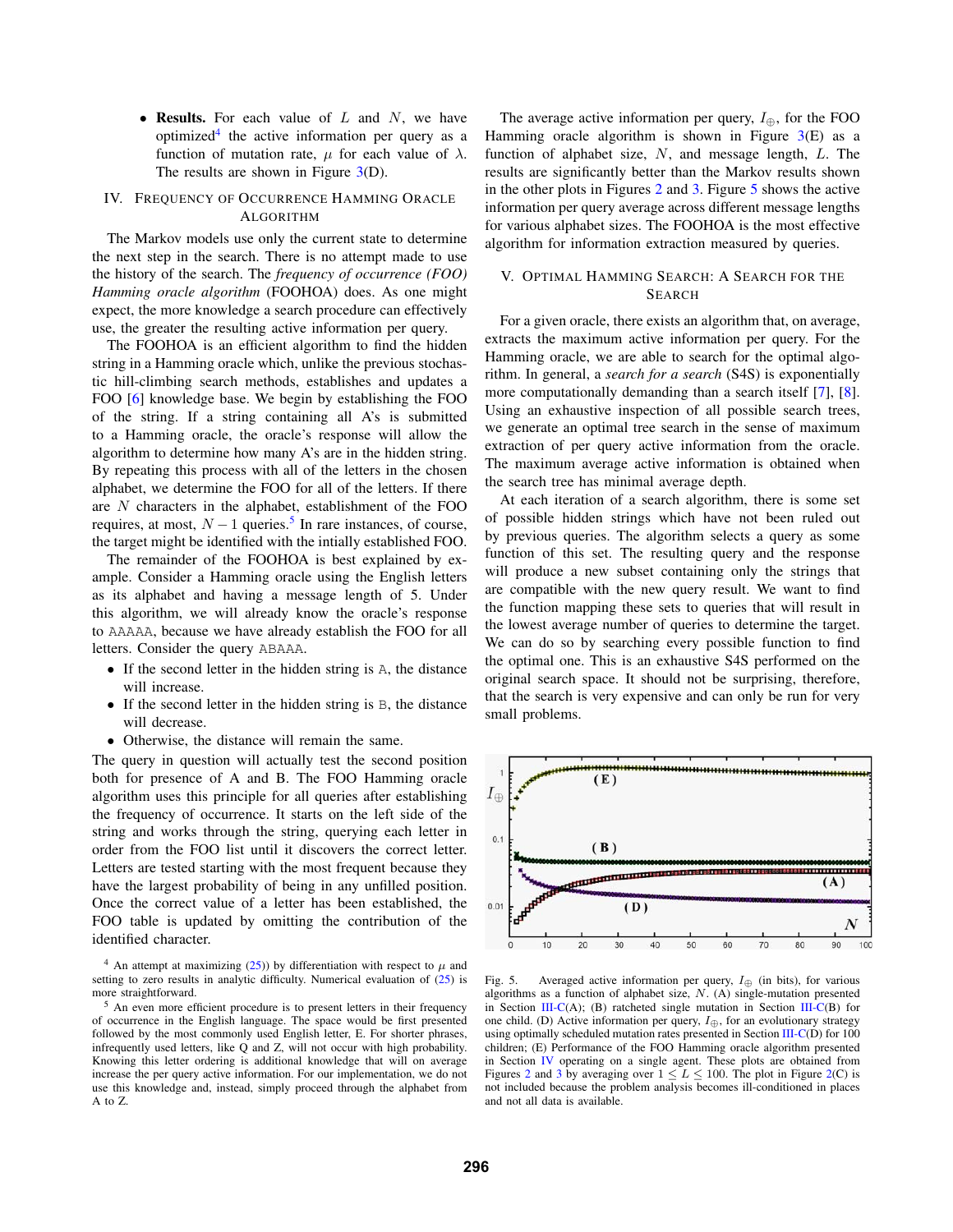| $L N \rightarrow$ | ∍     |       |       |       |       |
|-------------------|-------|-------|-------|-------|-------|
|                   | 1.000 | 1.667 | 2.250 | 2.800 | 3.333 |
|                   | 1.500 | 2.337 | 3.125 | 3.281 | 4.611 |
| $\mathbf{\Omega}$ | 2.250 | 2.889 | 3.822 |       |       |
|                   | 2.750 | 3.469 |       |       |       |
|                   | 3.375 |       |       |       |       |
|                   | 3.875 |       |       |       |       |

TABLE I EXPECTED NUMBER OF QUERIES, Q, FROM THE SEARCH ALGORITHM FOUND IN THE S4S OVER ALL SEARCH TREES.

| $\vdash L \ N \rightarrow$ | ∍     |       |             |       |       |
|----------------------------|-------|-------|-------------|-------|-------|
|                            | 1.000 |       | 0.951 0.889 | 0.829 | 0.775 |
| 2                          | 1.333 | 1.359 | 1.280       | 1.415 | 1.121 |
|                            | 1.333 | 1.646 | 1.570       |       |       |
|                            | 1.454 | 1.827 |             |       |       |
|                            | 1.481 |       |             |       |       |
|                            | 1.548 |       |             |       |       |

TABLE II

ACTIVE INFORMATION PER QUERY,  $I_{\oplus}$ , FROM THE SEARCH ALGORITHM FOUND IN THE S4S OVER ALL SEARCH TREES.

Tables I and II shows the best possible active information per query across different message lengths for various alphabet sizes. On a per query basis, information cannot be extracted more efficiently.

#### VI. CONCLUSIONS

By exploring a variety of algorithms we have demonstrated that the simple Hamming oracle can be used with surprisingly different degrees of efficiency as measured by query count. The FOO Hamming oracle algorithm manages to extract approximately one bit of information per query indicating that the oracle can be a significant source of information. In comparison, evolutionary search as modeled by Markov processes uses the Hamming oracle inefficiently. The success of a searches derives not from any intrinsic property of the search algorithm, but from the information available from the oracle as well as the efficiency of the search algorithm in the extraction of that information.

A high level interactive simulation of algorithms showing their varying effectiveness in extracting active information using a Hamming oracle is available on line at http://www.EvoInfo.org/.

#### **REFERENCES**

- [1] Thomas Back, Evolutionary Algorithms in Theory and Practice: Evolution Strategies, Evolutionary Programming, Genetic Algorithms, Oxford University Press (1996)
- Michael Brusco and Stephanie Stahl, Branch-and-Bound Applications in Combinatorial Data Analysis, Springer (2005)
- [3] Gerald J. Burke, Numerical Electromagnetics Code NEC-4, Method of Moments, Part I: Users Manual, Lawrence Livermore National Laboratory, 1992
- [4] Gerald J. Burke, Numerical Electromagnetics Code NEC-4, Method of Moments, Part II: Program Description Theory, Lawrence Livermore National Laboratory, 1992
- [5] T. M. Cover and J. A. Thomas, Elements of Information Theory, 2nd ed. New York: Wiley-Interscience, 2006.
- [6] William A. Dembski and Robert J. Marks II, "Conservation of Information in Search: Measuring the Cost of Success," IEEE Transactions on Systems, Man and Cybernetics A, Systems & Humans, vol.5, #5, September 2009, pp.1051-1061
- [7] William A. Dembski and R.J. Marks II, "Bernoulli's Principle of Insufficient Reason and Conservation of Information in Computer Search," Proceedings of the 2009 IEEE International Conference on Systems, Man, and Cybernetics. San Antonio, TX, USA - October 2009, pp. 2647-2652.
- [8] William A. Dembski and Robert J. Marks II, "The Search for a Search: Measuring the Information Cost of Higher Level Search," (in review)
- [9] Extended Transient Midterm Stability Program, Version 3.0, Palo Alto, California, vol. 16, 1993.
- [10] Winston Ewert, William A. Dembski and R.J. Marks II, "Evolutionary Synthesis of Nand Logic: Dissecting a Digital Organism," Proceedings of the 2009 IEEE International Conference on Systems, Man, and Cybernetics. San Antonio, TX, USA - October 2009, pp. 3047-3053.
- [11] J.N. Hwang, J.J. Choi, S. Oh, R.J. Marks II, "Query learning based on boundary search and gradient computation of trained multilayer perceptrons", Proceedings of the International Joint Conference on Neural Networks, San Diego, June, 1990, 17-21 June 1990, vol. III, pp.III57-III62.<sub>C</sub>
- [12] J.N. Hwang, J.J. Choi, S. Oh and R.J. Marks II, "Query based learning applied to partially trained multilayer perceptrons", IEEE Transactions on Neural Networks, Vol. 2, pp.131-136, (1991).
- [13] C.A. Jensen, M.A. El-Sharkawi and R.J. Marks II, "Power Security Boundary Enhancement Using Evolutionary-Based Query Learning", Engineering Intelligent Systems, vol.7, no.9, pp.215-218 (December 1999).
- [14] C.A. Jensen, R.D. Reed, R.J. Marks II, M.A. El-Sharkawi, Jae-Byung Jung; R.T. Miyamoto, G.M. Anderson, C.J.Eggen, "Inversion of feedforward neural networks: algorithms and applications," Proceedings of the IEEE, Volume 87, # 9, Sept. 1999, pp. 1536 -1549
- [15] C.A. Jensen, M.A. El-Sharkawi and R.J. Marks II, "Power System Security Assessment Using Neural Networks: Feature Selection Using Fisher Discrimination," IEEE Transactions on Energy Conversion, vol.16, no.4, pp.757-763 (November, 2001).
- [16] J.D. Lohn, D.S. Linden, G.S. Hornby, A. Rodriguez-Arroyo, S.E. Seufert, B. Blevins, T. Greenling. "Evolutionary design of an X-band antenna for NASA's Space Technology 5 mission," 2004 IEEE Antennas and Propagation Society International Symposium, Volume 3, 20-25 June 2004 pp.2313 - 2316
- [17] J.D. Lohn, D.S. Linden, G.S. Hornby, W.F. Kraus. "Evolutionary design of a single-wire circularly-polarized X-band antenna for NASA's Space Technology 5 mission," 2005 IEEE International Symposium Antennas and Propagation Society, Volume 2B, 3-8 July 2005 pp.267 - 270
- [18] J. Kittler, A. Etemadi, and N. Choakjarernwanit, "Feature selection and extraction in pattern recognition," in Pattern Recognition and Image Processing in Physics, R. A Vaughan, Ed., 1990, Proceedings of the 37th Scottish University summer school in physics.
- [19] D. J. C. MacKay, Information Theory, Inference and Learning Algorithms. Cambridge, U.K.: Cambridge Univ. Press, 2002.
- [20] R.J. Marks II, Handbook of Fourier Analysis and Its Applications, Oxford University Press, (2009).
- [21] S.Oh, R.J. Marks II and M.A. El-Sharkawi, "Query based learning in a multilayered perceptron in the presence of data jitter", Applications of Neural Networks to Power Systems, (Proceedings of the First International Forum on Applications of Neural Networks to Power Systems), July 23-26, 1991, Seattle, WA, (IEEE Press, pp.72-75).
- [22] Russell D. Reed and R.J. Marks II. Neural Smithing: Supervised Learning in Feedforward Artificial Neural Networks, (MIT Press, Cambridge, MA, 1999.)
- [23] T. D. Schneider, "Evolution of biological information," Nucleic Acids Res., vol. 28, no. 14, pp. 27942799, Jul. 2000.
- [24] William M. Spears, Evolutionary Algorithms: The Role of Mutation and Recombination, Springer (2004)
- [25] William J. Stewart, Probability, Markov Chains, Queues, and Simulation: The Mathematical Basis of Performance Modeling, Princeton University Press (2009)

 $- \times -$